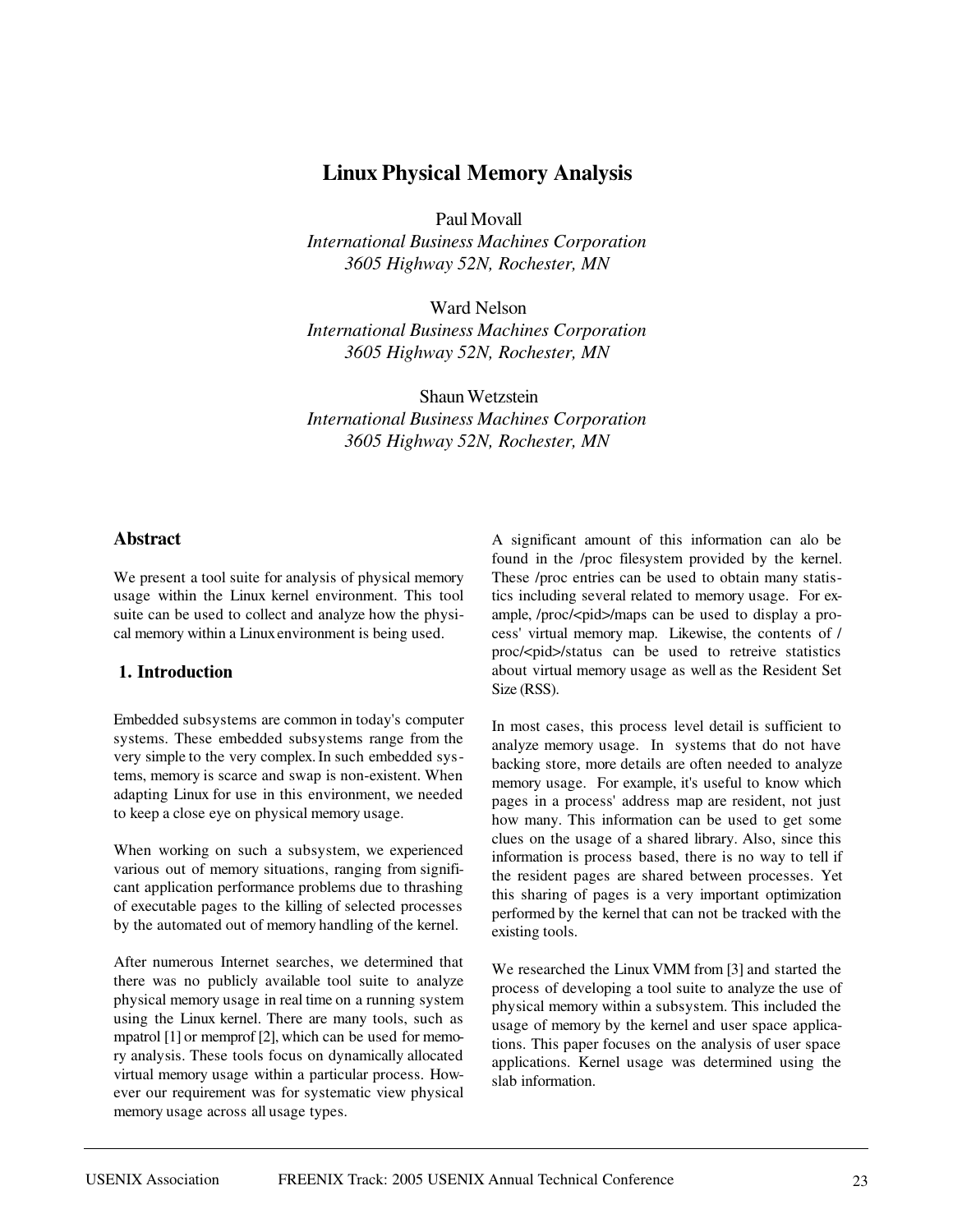## 

The basic requirement of the tool suite is to be able to determine physical memory usage in real time of an operational system with minimal impact to that system. In addition, in the case where a kernel panic did occur and a dump was available, the tool suite should be able to extract the pertinent information from the dump and provide the same analysis capability based off of the dump.

# 2.1. Design Goals

The design goals were to keep it simple, keep it small, and provide useful information in a very quick turn around time.

The tool suite was divided into data collection and data analysis tools. This allows each tool to be customized to the particular environment in which it must run. It also allows for a separation of the functionality and staging of the deliveries. In fact the initial delivery of the tool set contained only the data collection tools. The data was analyzed manually within a spreadsheet. The analysis tools were added later to help automate the analysis process.

## 2.2. Implementation

As mentioned previously, the tool suite is split into a data collection tool and a data analysis tool. The following sections describe each tool independently.

## 2.2.1. Data Collection

The data collection tool started out with two versions. The first version was a loadable kernel module that was installed into the kernel and provided a user interface to extract the data. It used the global internal kernel data structures of the VMM to collect the various information of virtual and physical memory usage. The internal VMM structures need to be collected as the virtual memory of a process is created at the request of the process, but the physical memory is only assigned when it has been accessed. Without the VMM structures, there is no way to determine which virtual pages have physical pages associated with them.

The second version was a user space application that probed the kernel memory through the /dev/kmem device. This version is more difficult to build and maintain than the module as kernel structures are being used in user space. Also, the impact of the user application on the running system was larger than that of the kernel module. Lastly, there was some function that was not possible to implement with the user space application. Due to these factors, only the kernel module is support for data collection on a running system.

A third version of the data collection is available for the crash utility as described in [4]. The tool suite provides a data collection module that can extend the crash utility when the mcore form of the Linux kernel dump is used. This provides data in the same format as the kernel module so that the same analysis tools can be used.

All versions of the collection tools collect the same information in the same format. This is required to be able to feed into the same analysis tool. The data starts out with the process information. This includes the process identifier (PID), the command used to start the process, the value of the pointer to the memory management (MM) structures, page fault numbers, and used time counters.

These last numbers have recently been added. The analysis tool can parse them but does not currently perform any analysis on them. The page fault numbers have been added to get an indication of how many pages faults happen over a period of time. That metric can be used as an indication of approaching the point of thrashing.

After the process information is dumped, the data is dumped in a set of three values. The first part of this trio is the virtual memory area (VMA). This provides the virtual start address, length, and various flags. The second part of this trio is a summary of the page table entries (PTEs) that are associated to that VMA. The third part of the trio is the detailed mappings from virtual page to physical page that is provided by the PTE. There is also a set of flags with this information.

The output is in a terse format to minimize space and limit the performance and memory requirements to collect and store the data. It dumps this information for all Linux tasks, resulting in a requirement on the analysis tool to sort out thread from processes. This can be done using the MM pointers. Sample output of the collected data is provided later in this document and shown in Figure 1.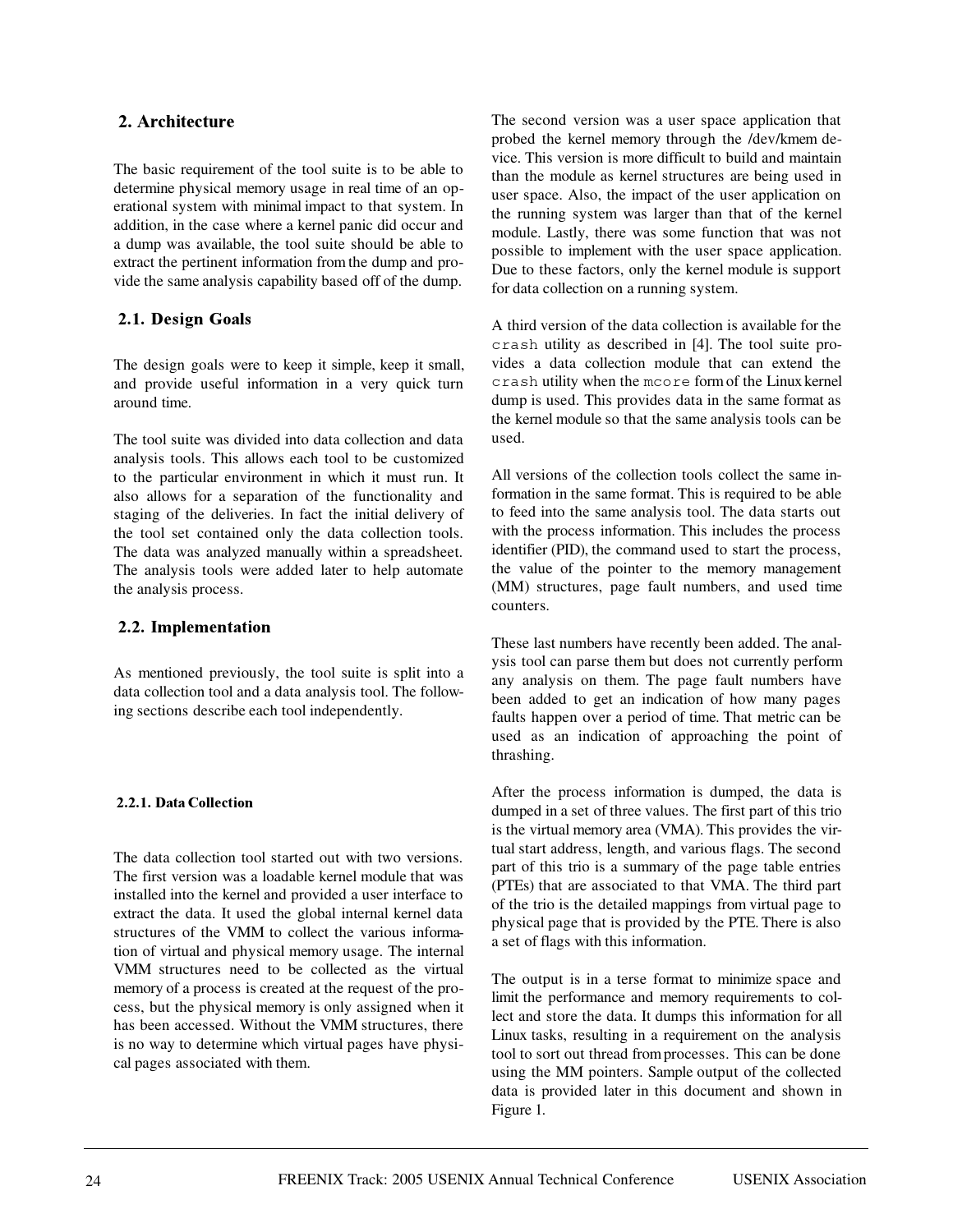#### 2.2.2. Data Analysis

The data analysis tool takes as input the output from the data collection tools and produces a variety of formatted output. In its simplest mode, it provides a comma separated value file that can be imported into a spreadsheet for further analysis manually. It can also provide graphic output, in the form of PostScript, of various metrics of physical and virtual memory usage.

The data analyzer parses information in the following forms.

- Basic process information, available in either physical or virtual memory views as PostScript or comma separated values, which includes:
	- total number of read-only and read/write pages assigned to a process,
	- number of pages assigned to the process stack,
	- number of pages assigned to global data areas (both .bss and .data),
	- number of pages assigned to heap space,
	- number of pages assigned to the application executable code,
	- number of pages in shared library global data (.data and .bss),
	- number of pages in shared library executable code;
- A view of the unique virtual memory areas (VMAs) within the process including virtual and physical sizes and the mapping of physical pages within the virtual space;
- A view of all unique executable entities (application code and shared libraries) coalesced across all processes that shows the virtual and physical sizes as well as the mapping of physical pages within the virtual space;
- For all unique executable entities (application code and shared libraries) a view of the count of physical pages for the executable (i.e., .text) and global data (i.e., .data and .bss) areas of each entity, available as a physical or virtual view as PostScript or comma separated values;
- Detection within a virtual memory area of single and multiple use pages (more on this later);
- The total number of physical pages used by user space applications;
- A dump of the physical page structures used within the kernel that are assigned to user space processes for further manual analysis.

Sample output of the various analyzed data is provided later in this document.

## 2.2.3. Operating Environments

The kernel module supports both PPC and Intel processor architectures. It uses only architecture independent structures, interfaces, and macros, and should be easily ported to other processor architectures.

The dump data extractor supports a PPC dump being analyzed on an Intel Linux environment. There are some architecture dependent structures used in this environment and therefore would be harder to port.

The data analysis tool supports Intel Linux and Intel Cygwin operating environments. It uses a simple text based selection mechanism and has no graphical user interface. It should port easily to other GNU C environments.

# 3. Usage

The following sections provide sample invocations and output of the various portions of the tool suite.

# 3.1. Data Collection

The primary collection tool is the kernel module. It can be installed using the insmod command.

insmod physmem\_info\_ppc.o

The output of the kernel module is extracted from a special character device. In the current implementation, this device is created using devfs. A device interface was used as the amount of data can be quite significant. It also minimized the complexity in the driver by not having to provide a simple character stream for the data. All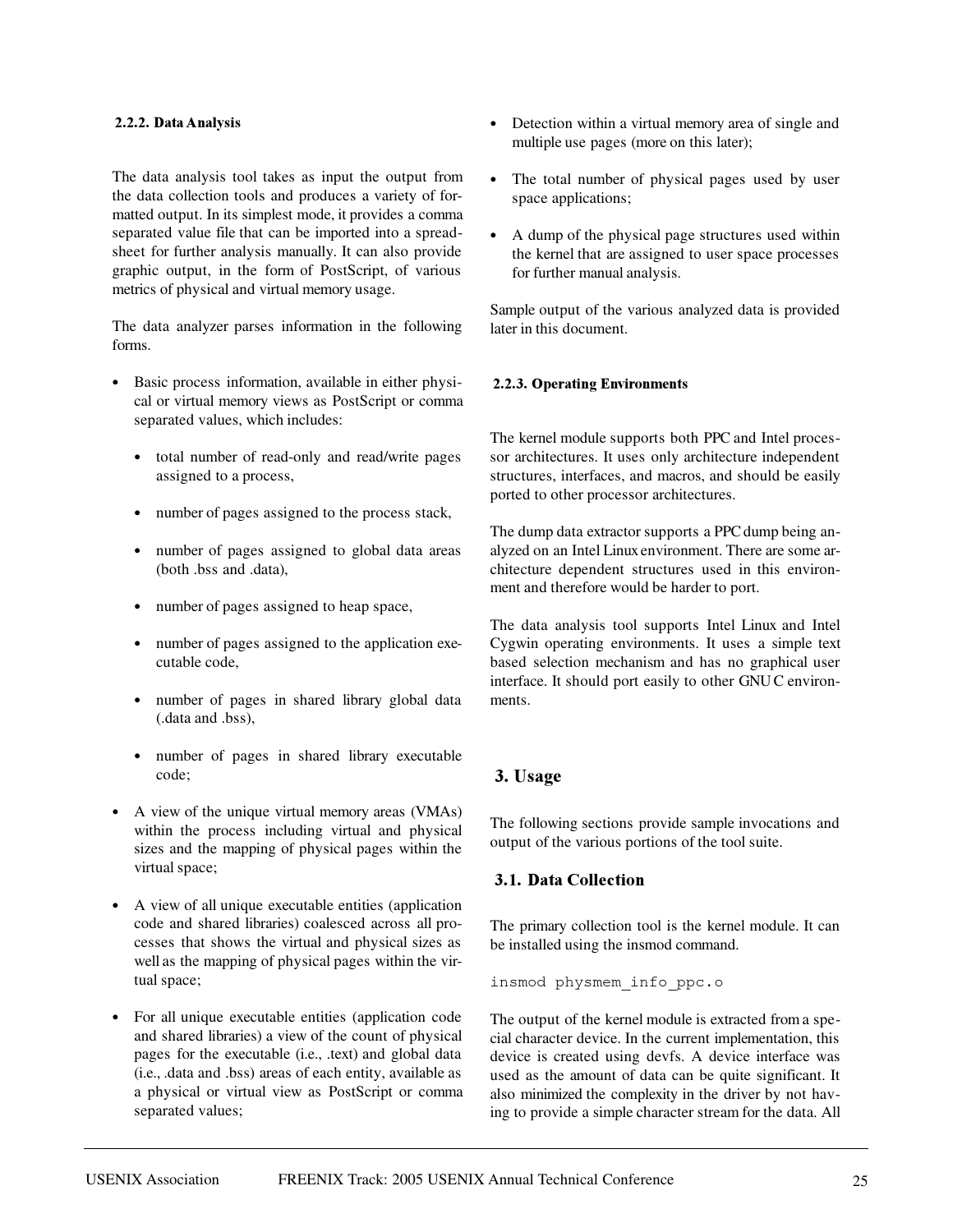of the buffering has been pushed out of the kernel and into user space. A simple mechanism to extract this information is to use the dd command. In order to keep the kernel module simple, the device actually blocks all of the task data into one read command. To determine the minimumread size, use the information in the following file.

/proc/physical\_info/debug\_task\_mem

The content of this file will specify the maximumsize of an output block. Using this information, the following command can be used to extract the physical per process usage.

dd if=/dev/task mem/0 of=<output file> bs=<block size from /proc/physical\_info/debug\_task\_mem>

Now the output will be located in <output file>. Since this information can be quite large, it is unlikely that the information will be able to be stored directly on the embedded system. In our usage, an NFS mount was used to store the output file.

Sample output of the collected data is shown in Figure 1. This example provides a good sample of the data. The task line starts with the T: and provides information on the kernel task. This data includes the command use to start the task, the process identifier, the pointer to the memory map, the CPU number that this process is associated with, page fault information, and usage times. The memory map pointer is used by the analysis tools to determine the difference between a pthread within a process (with the same memory map) and a unique process with the same name (different memory map). The other information, such as the page faults, can be used to detect thrashing. The time measurements could be used by performance analyzers to determine the usage patterns across various processes across time.

For each of the tasks, the virtual memory areas (VMAs) are listed and each starts with V:.Each VMA item shows the starting and ending virtual address of the area, the size in virtual, the size that is physically resident in memory, various flags, and the executable unit to which this VMA belongs. The various flags are critical to analyze the usage of the VMA. From the flags, it can be determined if the VMA is used for text, data, or stack areas. Also, the executable unit is used in the analysis. For

```
T: swapper , 0, 00000000, 0, 0, 0, 0, 0, 0, 39626

V: 0FE94000, 0FFB0FFF, 0011D000, 0005D000, 00000412, 00000075, /lib/libc-2.2.5.so
P: 93, 0, 93, 0, 93
M: 0FE94000=02876012, 22, 000420CC | 0FE95000=02849012, 22, 000420CC | 0FE96000=02848012, 22, 000420CC |
0FE97000=02847012, 22, 000420CC | 0FE98000=02846012, 22, 000420CC | 0FE99000=02845012, 22, 000420CC |
0FE9A000=02844012, 22, 000420CC | 0FE9B000=02843012, 22, 000420CC |
\ldotsV: OFFB1000, OFFB3FFF, 00003000, 00000000, 00000402, 00000070, /lib/libc-2.2.5.so
P: 0, 0, 0, 0, 0M:
V: OFFB4000, OFFC7FFF, 00014000, 00008000, 00000412, 00000077, /lib/libc-2.2.5.so
P: 8, 0, 5, 8, 0M: 0FFC0000=02857092, 1, 00000054 | 0FFC1000=02856492, 1, 000000D4 | 0FFC2000=02855492, 1, 000000D4 |
0FFC3000=023E15D2, 1, 000020C4 | 0FFC4000=02870692, 1, 000020D4 | 0FFC5000=02853492, 1, 000000D4 |
0FFC6000=02ACA5D2, 1, 000020C4 | 0FFC7000=0225F7D2, 1, 000020C4 |
V: 0FFC8000, 0FFCCFFF, 00005000, 00004000, 00000412, 00000077, NULL
P: 4, 0, 3, 4, 0M: 0FFC8000=02860692, 1, 000220D4 | 0FFC9000=02819492, 1, 000000D4 | 0FFCA000=02792092, 1, 00000054 |
0FFCB000=01D3E5D2, 1, 000020C4 |
\ldotsT: keventd , 2, 00000000, 0, 0, 0, 0, 0, 0, 229
T: ksoftirq, 3, 00000000, 0, 0, 0, 0, 0, 0, 231
T: tiny_sys, 19, c018c2a0, 0, 14, 7, 0, 0, 762, 1971
V: 0FC3A000, 0FC44FFF, 0000B000, 00003000, 00000412, 00000075, /lib/libgcc s.so.1
P: 3, 0, 3, 0, 3M: 0FC3A000=025B3012, 15, 000420CC | 0FC3B000=025AD212, 15, 000420CC | 0FC44000=025B0212, 15, 000420CC |
V: 0FC45000, 0FC49FFF, 00005000, 00000000, 00000402, 00000070, /lib/libgcc s.so.1
P: 0, 0, 0, 0, 0M:
V: OFC4A000, OFC55FFF, 0000C000, 00002000, 00000412, 00000077, /lib/libgcc s.so.1
P: 2, 0, 2, 2, 0M: 0FC54000=025A5092, 1, 00000050 | 0FC55000=025AE292, 1, 00002050 |
\ldotsFigure 1 Sample Data Collector Output
```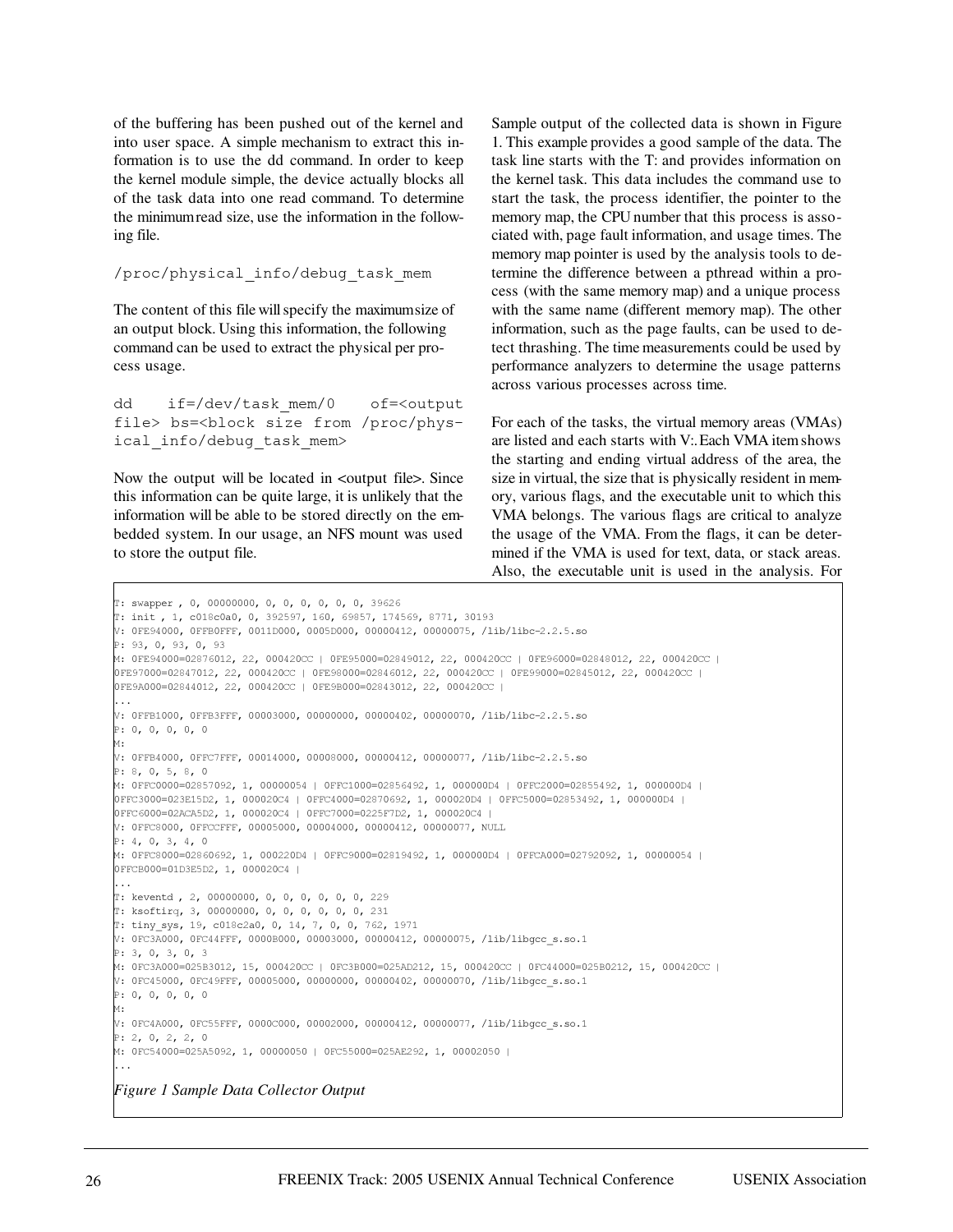anonymous areas, the executable unit is NULL. This is typical for heap areas and bss areas.

Also with the VMA is the page table entry summary for that particular VMA. This is started with the P: key. The information in this stanza of the output is the number of user space pages, executable pages, read-only pages, single-use pages, and shared pages. All of these are in terms of physically resident pages.

For those VMAs with physically resident pages, the mapping from virtual to physical is also provided by the M: stanza. The information provided here includes the virtual address, the physical address, the usage count of this physical page, and various page flags. Note that these are separated with a unique character to ease parsing in the analyzer.

## **3.2. Post Processing / Analysis**

Now that the data has been collected, it must be analyzed for meaningful usage. As discussed earlier in this paper, the analyzer is capable of performing 8 different types of analysis. Some of these have various forms including comma separated values, graphical in PostScript, or simple text. Each of these is described below and samples are provided.

#### **3.2.1. Basic Information**

This option provides basic summary information on an application (or process) basis. This information consists of the number of pages for the following:

- Stack
- Heap and global uninitialized data (.bss) for the application
- Global initialized data (.data) for the application

All of the above fields can be provided in both virtual pages and physical pages. The physical pages option provides only the actually resident page counts, whereas the virtual option provides the full virtual size requested. In addition in the virtual option, the graphical output has both physical and virtual indicators so that direct comparisons can be made.

An example of the comma separated value output for this option is provided in Figure 2. An example of the graphical output displaying this for both virtual and physical is provided in Figure 3. In this example, the tiny\_sys application has over 800 pages of virtual address space and almost 300 pages of physically resident memory. Each of the various memory types is represented by a separate color on the graph.

#### 3.2.2. Information per VMA

This option of the analyzer provides information on how a VMA is mapped to physical pages. This information can be used to determine how much of a library is used. It can also be used to arrange data areas within a VMA to make the accesses of these areas have better affinity. An example of this information is provided in Figure 4.

Some things to note in this example are the various usage counts of the pages. This is shown in the mapping as 1 through 9 for that number of physical mappings to that page, or as a  $#$  for 10 or more mappings to that physical page. To make the map readable, it is broken down into 64 pages per line. In the case that the VMA is not a 64 page multiple, spaces are used to indicate that no virtual space occupies that part of the map. For virtual pages that do not have a physical page, a period is used. In addition, the flags are decoded into a human readable form with the following mapping:

'S' is for stack;

Name, RW Count, RX Count, Total, Name, Stack, .Data, .Text, Heap, Lib .bss, Lib .data, Lib .text, Single, Multi swapper, 0, 0, swapper, 0, 0, 0, 0, 0, 0, 0, 0, 0 init, 24, 130, 154, init, 4, 1, 12, 4, 5, 10, 118, 0, 118 tiny\_sys, 40, 243, 283, tiny\_sys, 2, 1, 2, 2, 8, 27, 241, 0, 241 softdog, 20, 112, 132, softdog, 2, 1, 1, 3, 5, 9, 111, 0, 111 link-mon, 24, 132, 156, link-mon, 2, 1, 29, 8, 4, 9, 103, 0, 103 inetd, 24, 115, 139, inetd, 2, 1, 4, 5, 6, 10, 111, 0, 111

*Figure 2 Sample Basic Output In Comma Separated Value Format*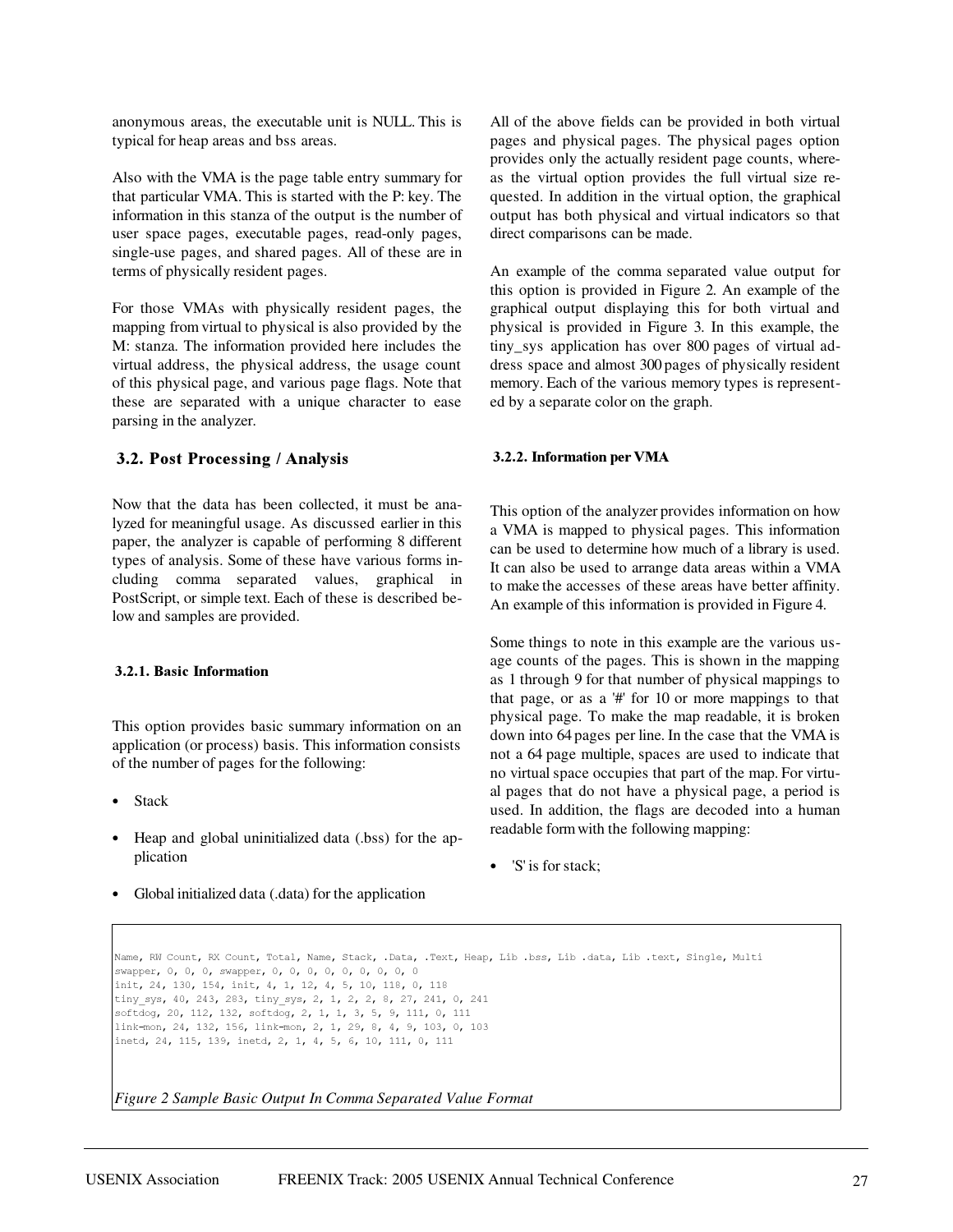

- 'X' is for association directly to the application and not to any of the shared libraries required by the application;
- 'r', 'w', 'x', for read, write, and execute permissions respectively;
- 'B' for .bss or heap data areas.

After the VMA mappings, the application summary of how each of the physical pages are used is also provided. These are all shown in this example.

## 3.2.3. Information for Executable Units Across All **Processes**

The previous information provided a view of each VMA for each particular process. This option provides similar information, but this time across all processes. This information can be used to determine the total usage of a shared library. This can be useful information for the amount of overhead associated with all shared libraries across the entire system.

An example of this information is show in Figure 5. Note that this is different than the previous example as this information is organized by executable unit rather than by process. Also note that the mapping of virtual pages to physical pages follows the same format as in the previous example, with a period meaning no physical mapping.

**3.2.4. Total Memory Usage per Executable Unit** 

This output provides the information on the total memory usage of a particular executable unit. As with the per process view, this output is provided in both virtual memory and physical memory pages. This provides the total usage across all portions of the executable unit including code and global data. In this view, pages assigned to a particular process, such as stack and heap space, are not included. This option is to help analyze shared library usage of memory.

An example of this is shown in Figure 6. Again, this example provides both a virtual and a physical view of required and used pages. For example, libc requires just over 400 virtual pages and approximately 175 physical pages across all processes. The virtual requirement is split into approximately 25 pages of uninitialized global data, 100 pages of initialized data, and 275 pages of code. This data is also available in the comma separated value format suitable for import into a spread sheet.

## 3.2.5. Non-shared Pages in Shared Libraries

The next analyzer output shows the virtual memory areas that have both single use and shared use pages. If this VMA is used in another process, all of the single use pages are copied into each process instead of being shared. An example of this is shown in Figure 7. As shown in the example, the flags for the VM areas have read and execute permissions, indicating that these are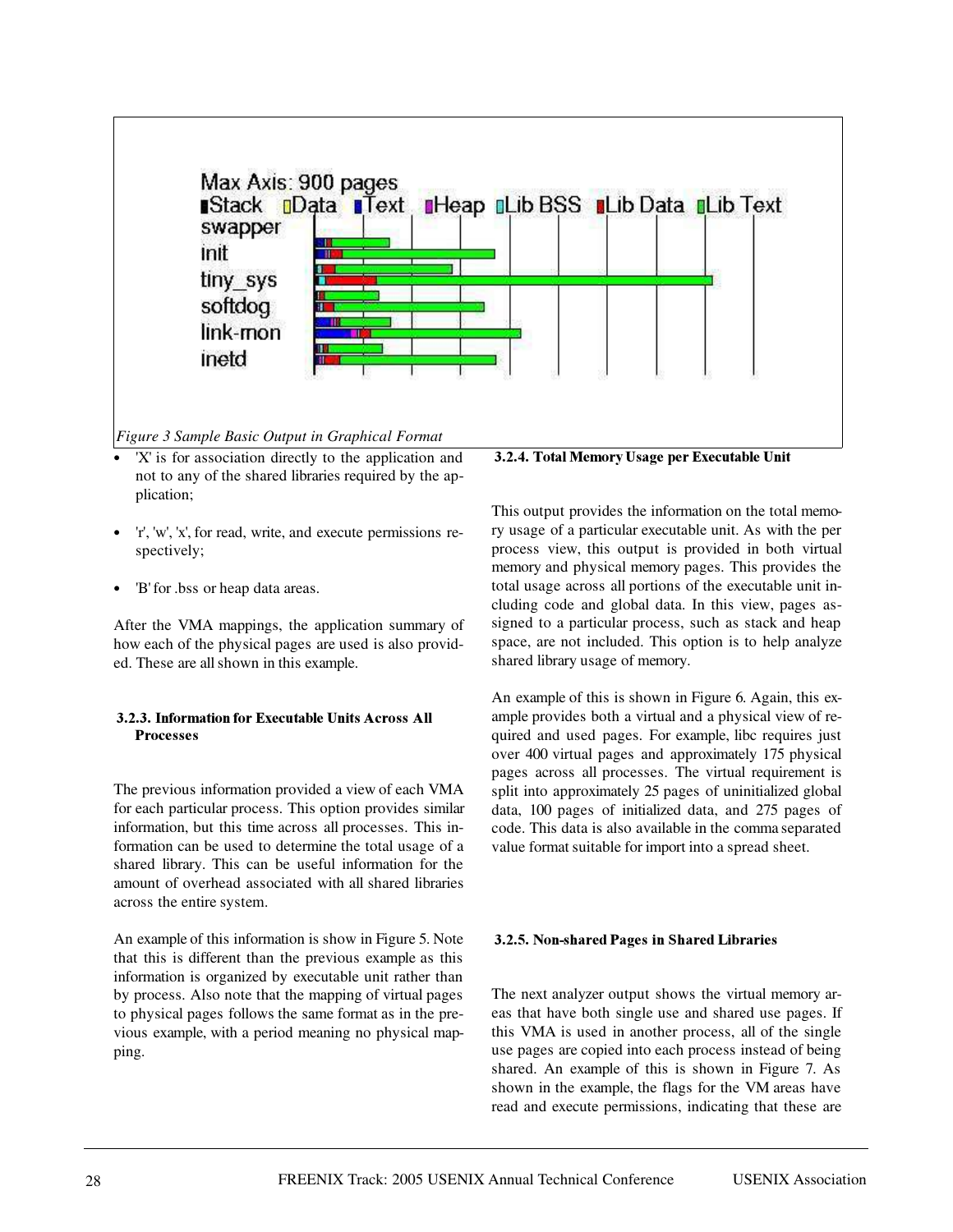init: vsize: 285, single: gle: 0, shared: 93, flags: ..r.x., 0X0FE94000, 0X0FFB0FFF, name: /lib/libc-2 ABBBBBBBBBBBBBBBBBBBBBBBBBBBBBBBBBBBC ABBBBBBBBBBBBBBBBBBBBBBBBBBBBBBBC ABBBBBBBBBBBBC ABBBBBBC  $\ldots$ ...........##.#####.#.... vsize: 3, single: 0, shared: 0, flags: ......, OXOFFB1000, OXOFFB3FFF, name: /lib/libc-2  $[... \t 1$ vsize: 20, single: 8, shared: 0, flags: ..rwx., OXOFFB4000, OXOFFC7FFF, name: /lib/libc-2  $\ldots \ldots \ldots \ldots 111111111$ vsize: 5, single: 4, shared: ed: 0, flags: ..rwxB, OXOFFC8000, OXOFFCCFFF, name: NULL  $[1111.$   $]$ vsize: 3, single: 0, shar ed: 2, flags: ..r.x., OXOFFDD000, OXOFFDFFFF, name: /lib/libmyinit  $\left[ \begin{array}{ccc} \#3 \end{array} \right]$ vsize: 13, single: 0, shar ed: 0, flags: ....., OXOFFE0000, OXOFFECFFF, name: /lib/libmyinit  $\blacksquare$ vsize: 3, single: 1, shar ed: 0, flags: ..rwx., OXOFFED000, OXOFFEFFFF, name: /lib/libmyinit  $[ \ldots 1$  and  $]$ vsize: 15, single: 0, shar ed: 12, flags: .Xr.x., 0X10000000, 0X1000EFFF, name: /bin/myinit A'''''''''''' C vsize: 1, single: 1, shar ed: 0, flags: .Xrwx., 0X1001E000, 0X1001EFFF, name: /bin/myinit  $\begin{bmatrix} 1 & 0 \end{bmatrix}$ vsize: 7, single: 4, shar ed: 0, flags: .XrwxB, 0X1001F000, 0X10025FFF, name: NULL  $[111.1..]$ vsize: 23, single: 0, shar ed: 23, flags: ..r.x., 0X30000000, 0X30016FFF, name: /lib/ld-2  $\begin{smallmatrix} \end{smallmatrix} \begin{smallmatrix} \end{smallmatrix} \begin{smallmatrix} \end{smallmatrix} \begin{smallmatrix} \end{smallmatrix} \begin{smallmatrix} \end{smallmatrix} \begin{smallmatrix} \end{smallmatrix} \begin{smallmatrix} \end{smallmatrix} \begin{smallmatrix} \end{smallmatrix} \begin{smallmatrix} \end{smallmatrix} \begin{smallmatrix} \end{smallmatrix} \begin{smallmatrix} \end{smallmatrix} \begin{smallmatrix} \end{smallmatrix} \begin{smallmatrix} \end{smallmatrix} \begin{smallmatrix} \end{smallmatrix} \begin{smallmatrix} \end{smallmatrix} \begin{smallmatrix} \end{smallmatrix} \begin{smallmatrix} \end{smallmatrix} \end{smallmatrix} \begin{smallmatrix} \end{small$ vsize: 1, single: 1, shar ed: 0, flags: ..rwx., 0X30026000, 0X30026FFF, name: /lib/ld-2  $\begin{bmatrix} 1 & 0 \end{bmatrix}$ vsize: 1, single: 1, shared: 0, flags: ..rwxB, 0X30027000, 0X30027FFF, name: NULL  $\begin{bmatrix} 1 & 0 \end{bmatrix}$ vsize: 4, single: gle: 4, shared: 0, flags: S.rwx., OX7FFFC000, OX7FFFFFFFF, name: NULL  $[1111$   $]$ Process "init" has 24 rw and 130 rx pages, (154 pages total) For [init]: 4 stack, 1 data, 12 .text, 4 heap For libraries: 5 .bss, 10 .data, 118 .text 0 are used only in this process, 118 are shared

#### *Figure 4 Sample Output of VMA Information per Process*

/lib/libc-2 is used 5 times with 285 virtual pages and 109 resident pages and flags ..r.x. has the following map: A\*\*\*\*\*\*\*\*\*\*\*\*\*\*\*\*\*\*\*\*\*\*\*\*\*\*\*\*\*\*(((\*\*\*\*\*C  $\dots\dots\dots\dots555.4\dots5333134\dots\dots5443\dots34.4455555541555555.1.$  $\ldots, \ldots, 43444 \ldots, 22 \ldots 5511 \ldots 1 \ldots, \ldots, \ldots, 44 \ldots, 45$ A\*'\$\*\$\$\*''\*C  $\dots\dots\dots\dots\dots 54.53455141\dots$  $\frac{\text{lib} \times 1}{\text{lib} - 2}$  is used 5 times with 3 virtual pages and 0 resident pages and flags ...... has the following map:  $[... \t 1$ lib/libc-2 is used 5 times with 20 virtual pages and 8 resident pages and flags ..rwx. has the following map:  $\ldots \ldots \ldots \ldots 555555555$ lib/libc-2 is used 5 times with 5 virtual pages and 5 resident pages and flags ..rwxB has the following map:  $[55351$  and  $]$ /lib/ld-2 is used 5 times with 23 virtual pages  $\alpha$  and 23 resident pages and flags ..r.x. has the following map: 555555555555555555555555 /lib/ld-2 is used 5 times with 1 virtual pages  $\alpha$  and 1 resident pages and flags ..rwx. has the following map:  $\begin{bmatrix} 5 \end{bmatrix}$ /lib/ld-2 is used 5 times with 1 virtual pages  $\alpha$  and 1 resident pages and flags ..rwxB has the following map:  $\begin{bmatrix} 5 \end{bmatrix}$ *Figure 5 Sample Output of VMA Information per Executable Unit*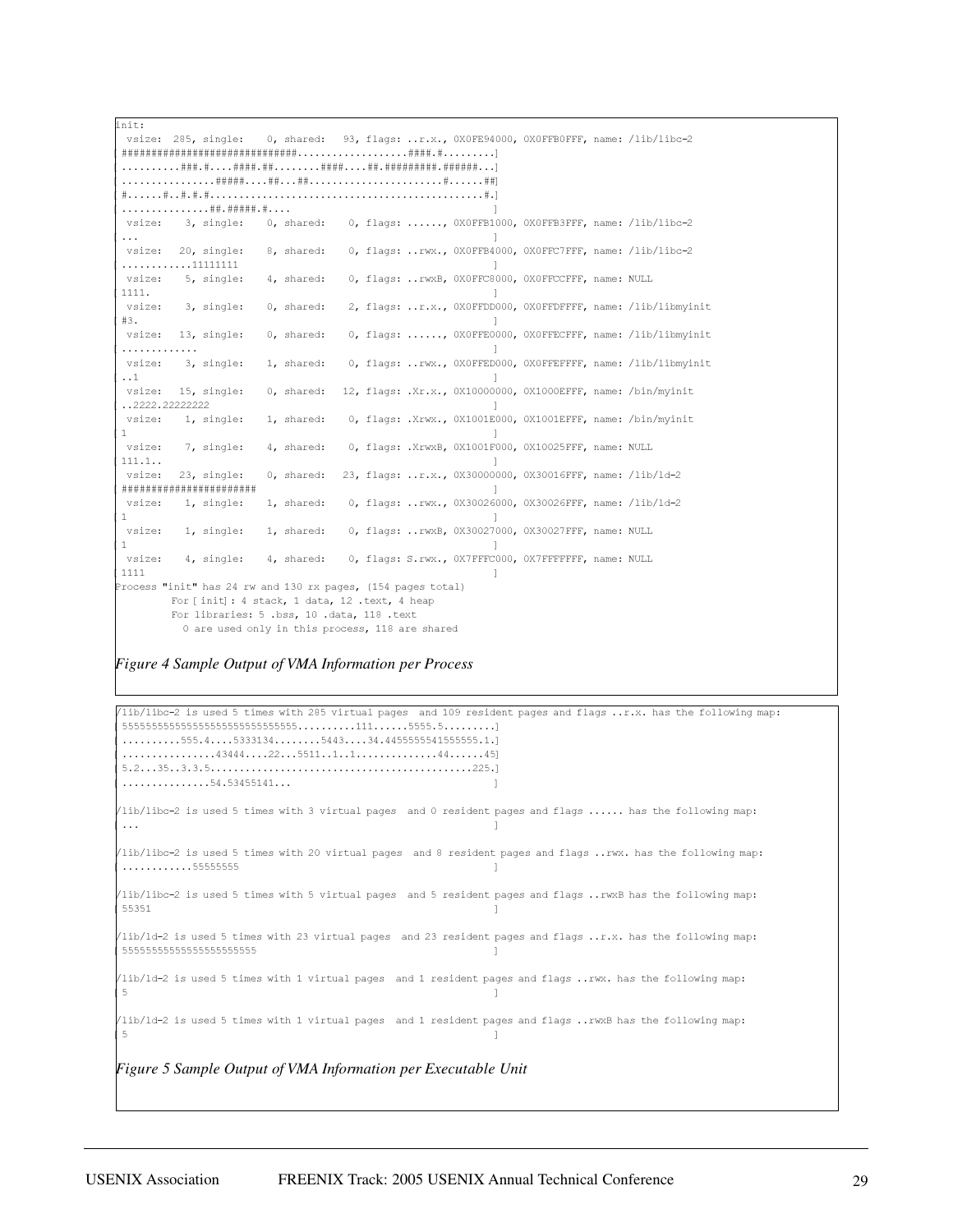

User space pages: 439

*Figure 8 Sample Output of Total Pages Used*

## 3.2.6. Number of Physical Pages Used

In order to track the usage of physical pages from one code version to the next, the analyzer can simply output the number of physical pages used by user space processes. This information can then be easily tracked across each version of code. This is useful to insure that as changes are made and new function is added, that we do not approach the limit of physical memory. An example of the output is shown below in Figure 8.

In this example, 439 pages of physical memory where used by user space processes.

Note that all of the output has been in terms of pages. This keeps the entire tool suite, from the collection tools to the analyzer, to be architecture independent. To correlate to the actual number of bytes, the number of pages must be multiplied by the physical page size. For 32 bit PowerPC and Intel x86, the physical page size is 4kB.

#### 3.2.7. Dump of Physical Page Structures

As shown in previous examples, the output of the analyzer can be provided in a format for further manual analysis. Typically this includes the CSV format so that the data can be imported into a spread sheet application. In this case, the output is in a human readable formfor easier manual analysis.

The data provided for this option is the physical address, the PTE and VMA flags for that page, the symbolic representation of the VMA flags, the flags for the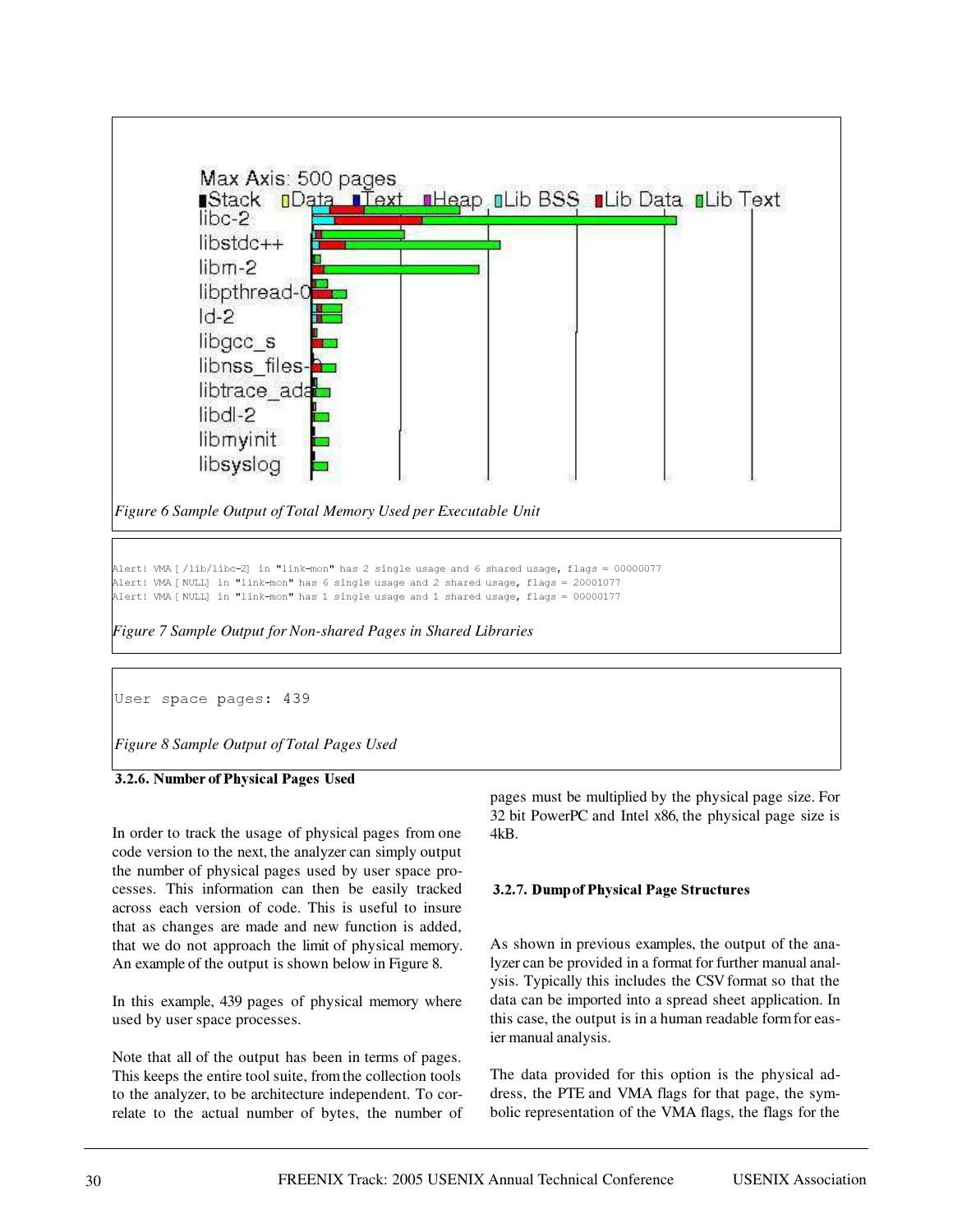| Address    | PTE Flag   | VMA Flaq   | VMA Sym                            | Page Flags | Count          | Owner        |
|------------|------------|------------|------------------------------------|------------|----------------|--------------|
| 0X0018D000 | 0X00000012 | 0X00000875 | $\ldots r.x.$                      | 0X000420CC | 35             | $/lib/ld-2$  |
| 0X00190000 | 0X00000212 | 0X00000875 | $\ldots$ $r$ $\ldots$ $x$ $\ldots$ | 0X000420CC | 35             | $/lib/ld-2$  |
| 0X00191000 | 0X00000212 | 0X00000875 | $\ldots r$ . $X$ .                 | 0X000420CC | 35             | $/lib/ld-2$  |
| 0X00192000 | 0X00000212 | 0X00000875 | $\ldots r$ . $X$ .                 | 0X000420CC | 35             | $/lib/ld-2$  |
| 0X00193000 | 0X00000212 | 0X00000875 | $\ldots r$ . $X$ .                 | 0X000420CC | 35             | $/lib/ld-2$  |
| 0X00452000 | 0X000007D2 | 0X00000177 | S.rwx.                             | 0X000020C4 | 1              | init         |
| 0X00680000 | 0X00000612 | 0X00001875 | . <b>x.</b>                        | 0X000420CC | 2              | /bin/myinit  |
| 0X006E0000 | 0X00000412 | 0X00001875 | . <b>x.</b>                        | 0X000420CC | $\overline{2}$ | /bin/myinit  |
| 0X00746000 | 0X000005D2 | 0X00001877 | .Xrwx.                             | 0X00002048 | 1              | /bin/busybox |
| 0X008C7000 | 0X00000412 | 0X00001875 | . <b>x.</b>                        | 0X000420CC | 2              | /bin/myinit  |
| 0X00A46000 | 0X00000612 | 0X00001875 | .Xr.x.                             | 0X000420CC | 2              | /bin/myinit  |
| 0X00B06000 | 0X000005D2 | 0X20001077 | .XrwxB                             | 0X000000CC | $\mathbf{1}$   | /bin/myinit  |
| 0X00B5E000 | 0X00000612 | 0X00001875 | . <b>x.</b>                        | 0X000420CC | 2              | /bin/myinit  |
| 0X00BC1000 | 0X000005D2 | 0X20001077 | .XrwxB                             | 0X00002040 | $\mathbf{1}$   | /bin/busybox |
| 0X00BF9000 | 0X00000612 | 0X00001875 | . <b>x.</b>                        | 0X000420CC | 2              | /bin/myinit  |
| 0X00C03000 | 0X00000292 | 0X00000877 | $\ldots$ $\texttt{LWX}$ .          | 0X00002054 | $\mathbf 1$    | $/lib/ld-2$  |
| 0X00C2C000 | 0X000007D2 | 0X00001877 | .Xrwx.                             | 0X000020CC | $\mathbf{1}$   | /bin/myinit  |
| 0X012A2000 | 0X000005D2 | 0X20001077 | .XrwxB                             | 0X00002040 | $\mathbf{1}$   | /bin/busybox |
| 0X01B6F000 | 0X000005D2 | 0X20001077 | .XrwxB                             | 0X000000CC | 1              | /bin/myinit  |
| 0X01BB2000 | 0X00000092 | 0X00000077 | $\ldots$ $\texttt{LWX}$ .          | 0X000020D4 | 1              | /lib/libc-2  |
| 0X01C04000 | 0X00000492 | 0X20001077 | .XrwxB                             | 0X000220D4 | 2              | /bin/busybox |

 $_{\rm page}$  within the  $_{\rm page}$   $_{\rm structure}$  , the usage count of the page, and the executable unit to which the page is assigned. Details on the page struct can be found in [3]. This information can be analyzed to find any type of usage pattern or any other type of information that may become apparent upon inspection.

An example of this output is shown in Figure 9. In this example the first page shown is a text page (as noted by the flags of 'r.x')from /lib/ld-2 with a usage count of 35.

# **( 1**

We have uncovered numerous improper usage of memory in our testing using this tool suite. Below are some examples of the changes that have been made based on the output of this tool suite. None of these would have been easy to detect without this tool suite.

- Many shared libraries were not being compiled with the position independent code flag. This caused the text (i.e., executable code) pages to be copied uniquely into each process instead of being shared.
- The amount of overhead in physical pages for a process for each shared library it uses. While this latter fact would have been detected with easily available information (such as /proc/<pid>/maps), it was not

obvious how this was contributing to the overall usage of physical memory.

 We have also been able to show that a number of processes leak memory. Using the tool suite, we were able to deduce an approximate leakage size. This would allow a developer to more quickly find their memory leak.

With the changes for position independent code, shared library repackaging, and a reduction in the number of linked shared libraries, we have been able to successfully reduce physical memory consumption. For example, the change for the position independent code flag on the compiled libraries saved over 4MB alone.

# 5. Summary

This tool suite identified many improper usages of physical memory. It has usage across any constrained memory system using Linuxas its operating system.

For the future, the inkernel data collection tool needs to be ported to Linux 2.6. In addition, the analyzer should be enhanced to use the page fault numbers to detect trashing.

The source code for the tool suite is available from USENIX along with the transcript of this paper. The code is available as a tar.gz file that contains the source, Makefiles, and Doxygen control files.